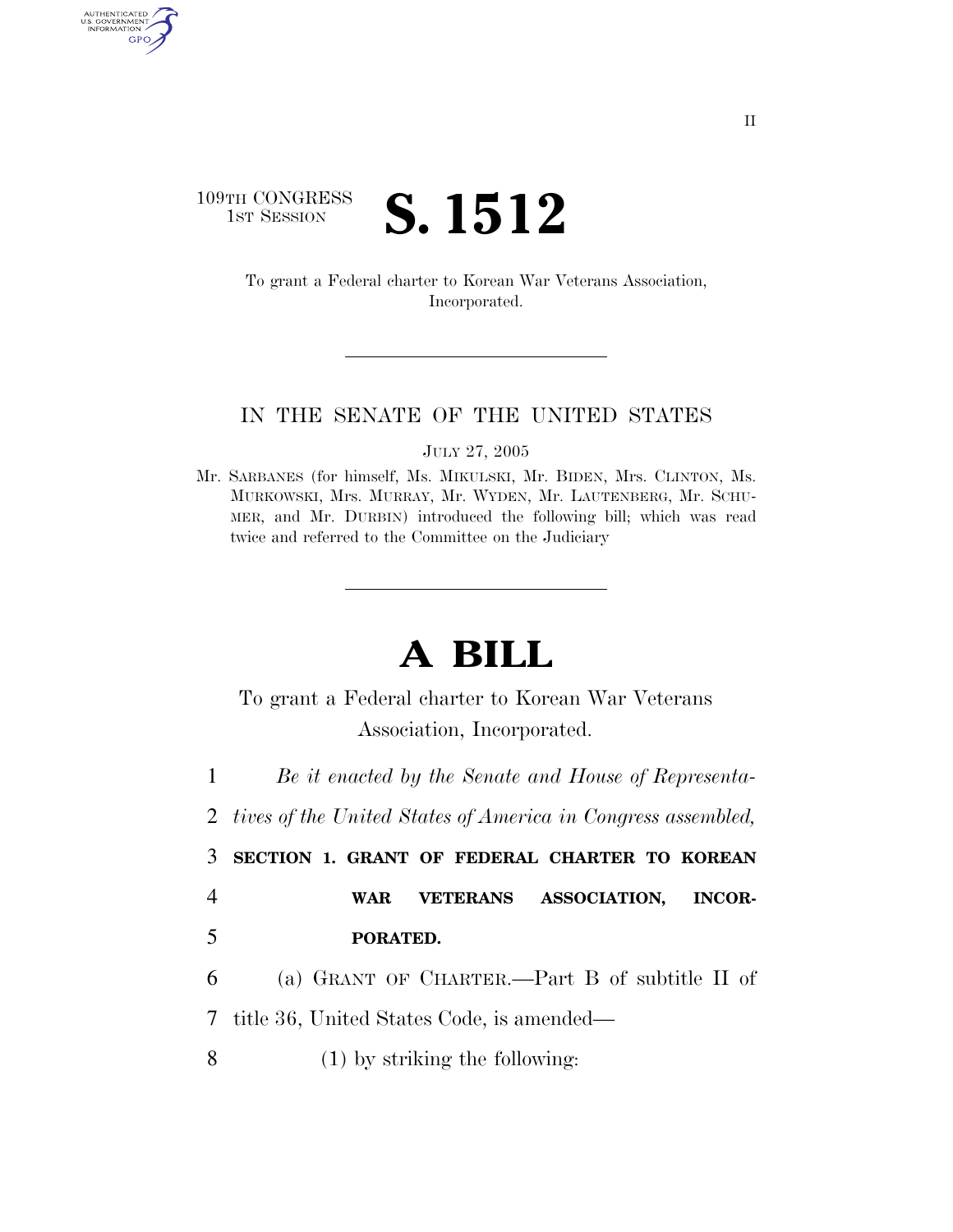# 1 **''CHAPTER 1201—[RESERVED]'';**

2 and

3 (2) by inserting after chapter 1103 the fol-

4 lowing new chapter:

# 5 **''CHAPTER 1201—KOREAN WAR VETERANS**  6 **ASSOCIATION, INCORPORATED**

''Sec.

''120101. Organization. ''120102. Purposes. ''120103. Membership. ''120104. Governing body. ''120105. Powers. ''120106. Restrictions. ''120107. Tax-exempt status required as condition of charter. ''120108. Records and inspection. ''120109. Service of process. ''120110. Liability for acts of officers and agents. ''120111. Annual report. ''120112. Definition.

## 7 **''§ 120101. Organization**

 ''(a) FEDERAL CHARTER.—Korean War Veterans Association, Incorporated (in this chapter, the 'corpora- tion'), a nonprofit organization that meets the require- ments for a veterans service organization under section 501(c)(19) of the Internal Revenue Code of 1986 and that is organized under the laws of the State of New York, is a federally chartered corporation.

15 ''(b) EXPIRATION OF CHARTER.—If the corporation 16 does not comply with the provisions of this chapter, the 17 charter granted by subsection (a) expires.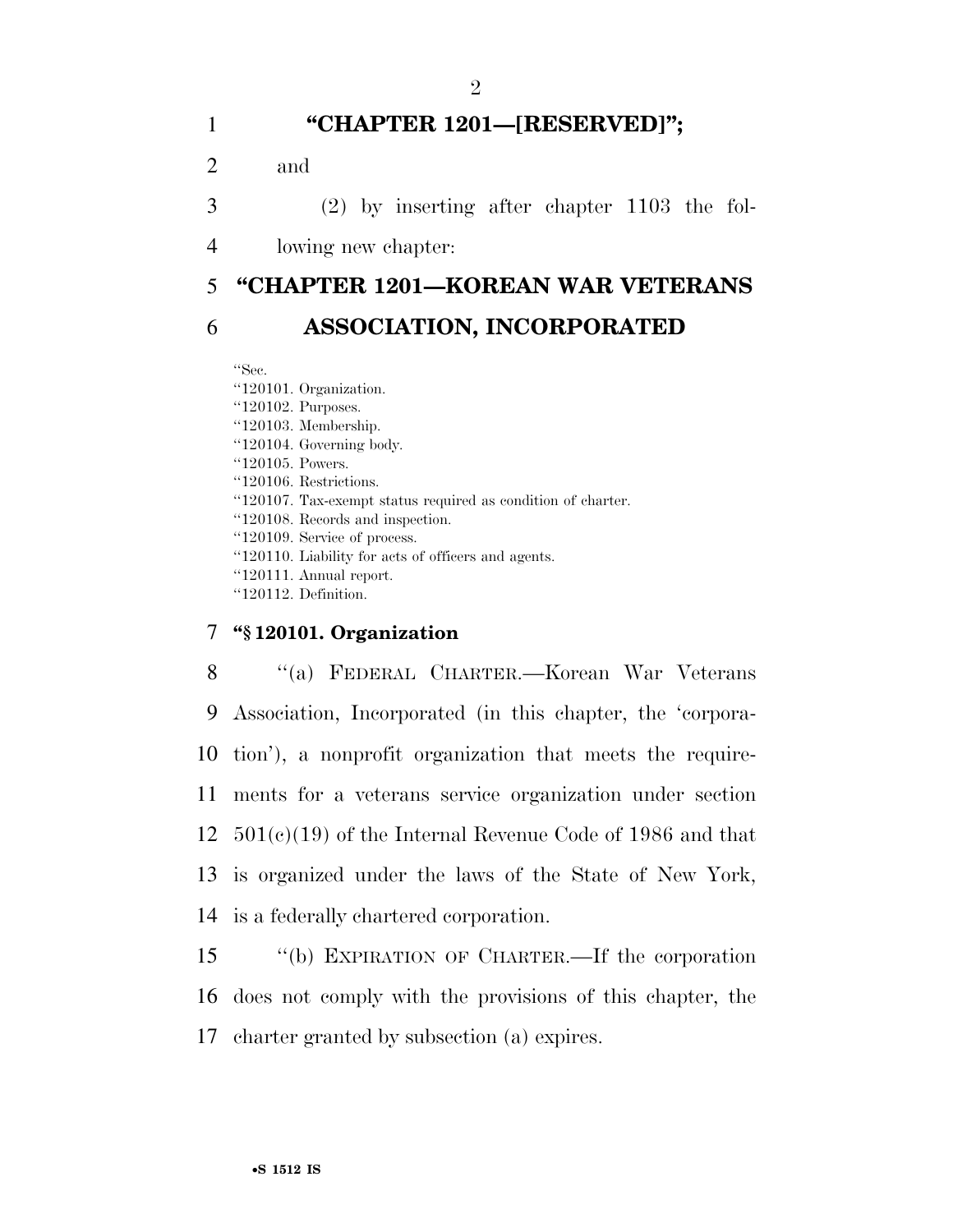#### **''§ 120102. Purposes**

 ''The purposes of the corporation are those provided in its articles of incorporation and shall include the fol-lowing:

 ''(1) Organize as a veterans service organization in order to maintain a continuing interest in the wel- fare of veterans of the Korean War, and rehabilita- tion of the disabled veterans of the Korean War to include all that served during active hostilities and subsequently in defense of the Republic of Korea, and their families.

 $\frac{1}{2}$  To establish facilities for the assistance of all veterans and to represent them in their claims before the Department of Veterans Affairs and other organizations without charge.

 $\frac{16}{3}$  To perpetuate and preserve the comrade- ship and friendships born on the field of battle and nurtured by the common experience of service to our nation during the time of war and peace.

 $\frac{1}{4}$  To honor the memory of those men and women who gave their lives that a free America and a free world might live by the creation of living me- morial, monuments, and other forms of additional educational, cultural, and recreational facilities.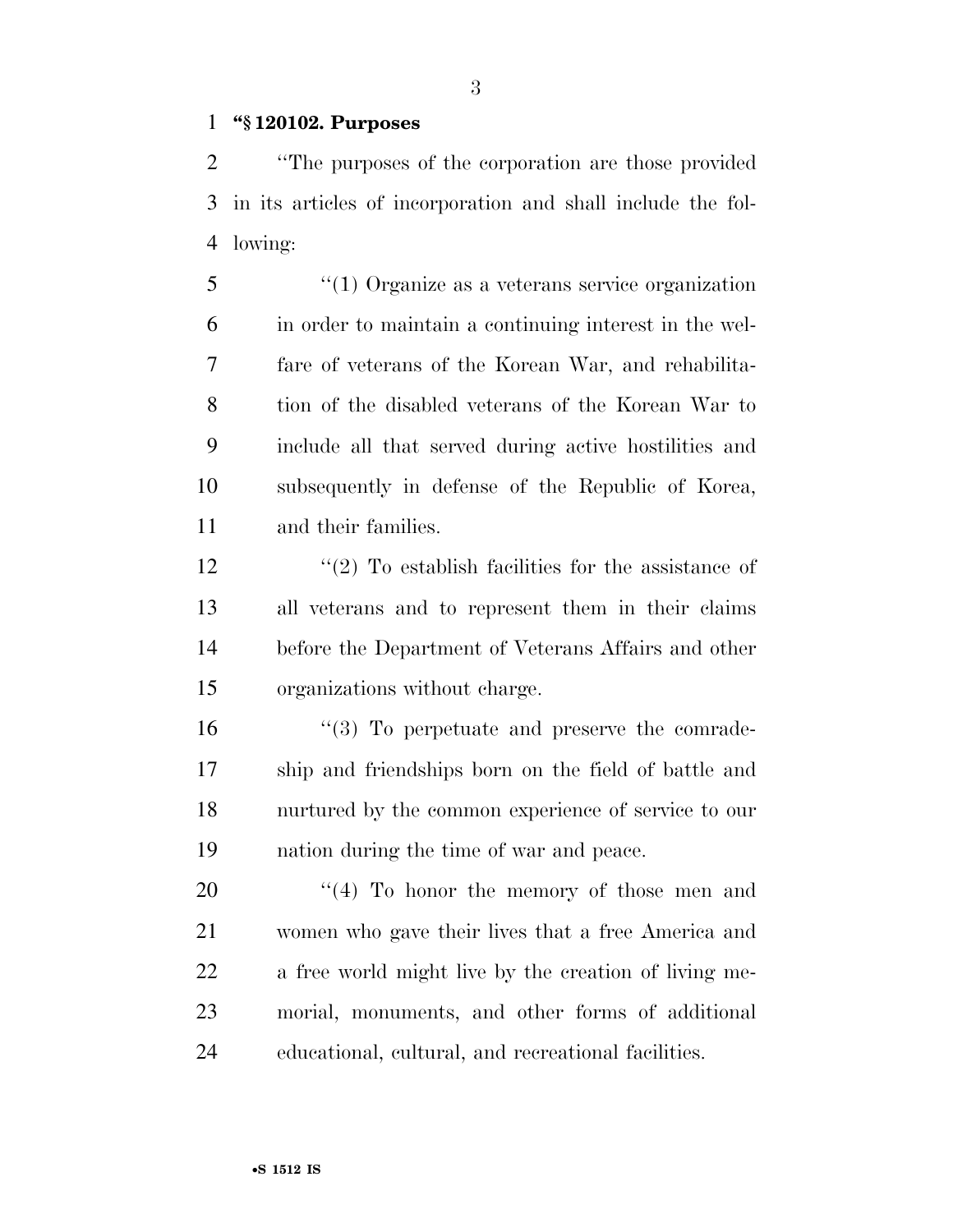1 ''(5) To preserve for ourselves and our posterity the great and basic truths and enduring principles upon which this nation was founded.

#### **''§ 120103. Membership**

 ''Eligibility for membership in the corporation, and the rights and privileges of members of the corporation, are as provided in the bylaws of the corporation.

#### **''§ 120104. Governing body**

 $\cdot$  "(a) BOARD OF DIRECTORS.—The composition of the board of directors of the corporation, and the responsibil- ities of the board, are as provided in the articles of incor-poration of the corporation.

 ''(b) OFFICERS.—The positions of officers of the cor- poration, and the election of the officers, are as provided in the articles of incorporation.

#### **''§ 120105. Powers**

 ''The corporation has only those powers provided in its bylaws and articles of incorporation filed in each State in which it is incorporated.

#### **''§ 120106. Restrictions**

21 "(a) STOCK AND DIVIDENDS.—The corporation may not issue stock or declare or pay a dividend.

 ''(b) POLITICAL ACTIVITIES.—The corporation, or a director or officer of the corporation as such, may not con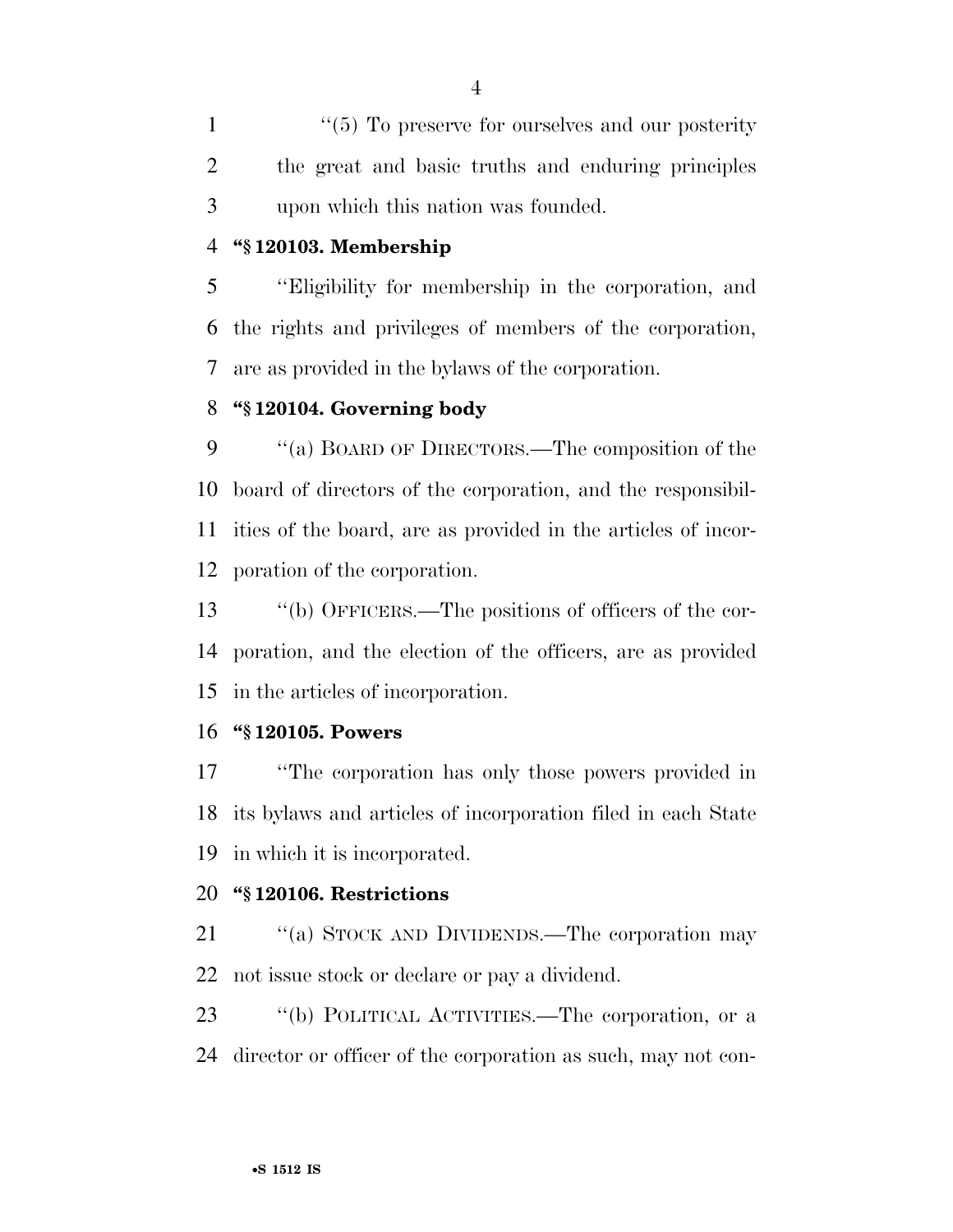tribute to, support, or participate in any political activity or in any manner attempt to influence legislation.

 ''(c) LOAN.—The corporation may not make a loan to a director, officer, or employee of the corporation.

5 "(d) CLAIM OF GOVERNMENTAL APPROVAL OR AU- THORITY.—The corporation may not claim congressional approval, or the authority of the United States, for any of its activities.

 ''(e) CORPORATE STATUS.—The corporation shall maintain its status as a corporation incorporated under the laws of the State of New York.

# **''§ 120107. Tax-exempt status required as condition of charter**

 ''If the corporation fails to maintain its status as an organization exempt from taxation under the Internal Revenue Code of 1986, the charter granted under this chapter shall terminate.

## **''§ 120108. Records and inspection**

''(a) RECORDS.—The corporation shall keep—

20  $\frac{1}{20}$  (1) correct and complete records of account;

21  $\frac{1}{2}$  minutes of the proceedings of its members, board of directors, and committees having any of the authority of its board of directors; and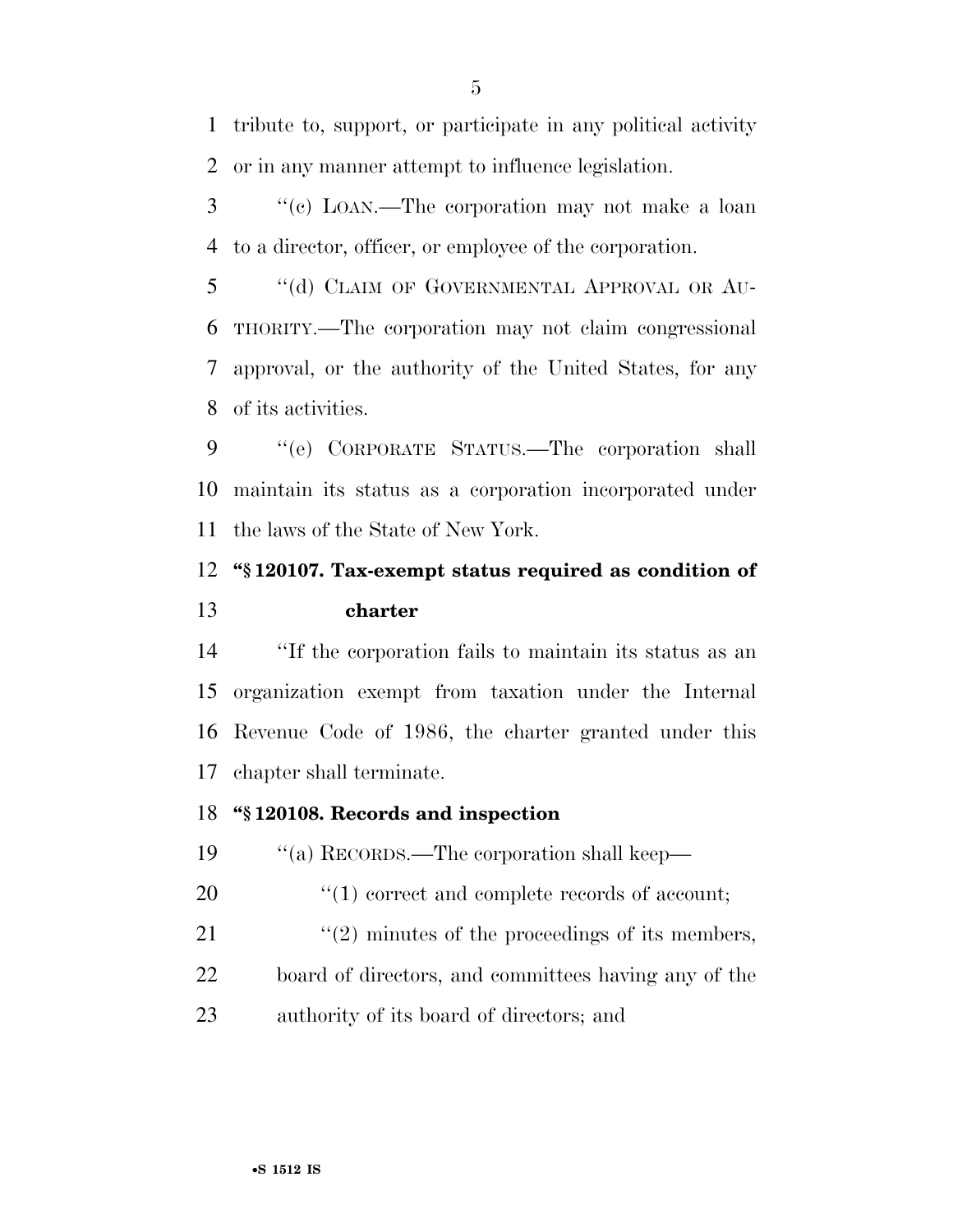1 ''(3) at its principal office, a record of the names and addresses of its members entitled to vote on matters relating to the corporation.

 ''(b) INSPECTION.—A member entitled to vote on matters relating to the corporation, or an agent or attor- ney of the member, may inspect the records of the cor-poration for any proper purpose, at any reasonable time.

# **''§ 120109. Service of process**

 ''The corporation shall have a designated agent in the District of Columbia to receive service of process for the corporation. Notice to or service on the agent is notice to or service on the Corporation.

#### **''§ 120110. Liability for acts of officers and agents**

 ''The corporation is liable for the acts of its officers and agents acting within the scope of their authority.

#### **''§ 120111. Annual report**

 ''The corporation shall submit to Congress an annual report on the activities of the corporation during the pre- ceding fiscal year. The report shall be submitted at the same time as the report of the audit required by section 10101(b) of this title. The report may not be printed as a public document.